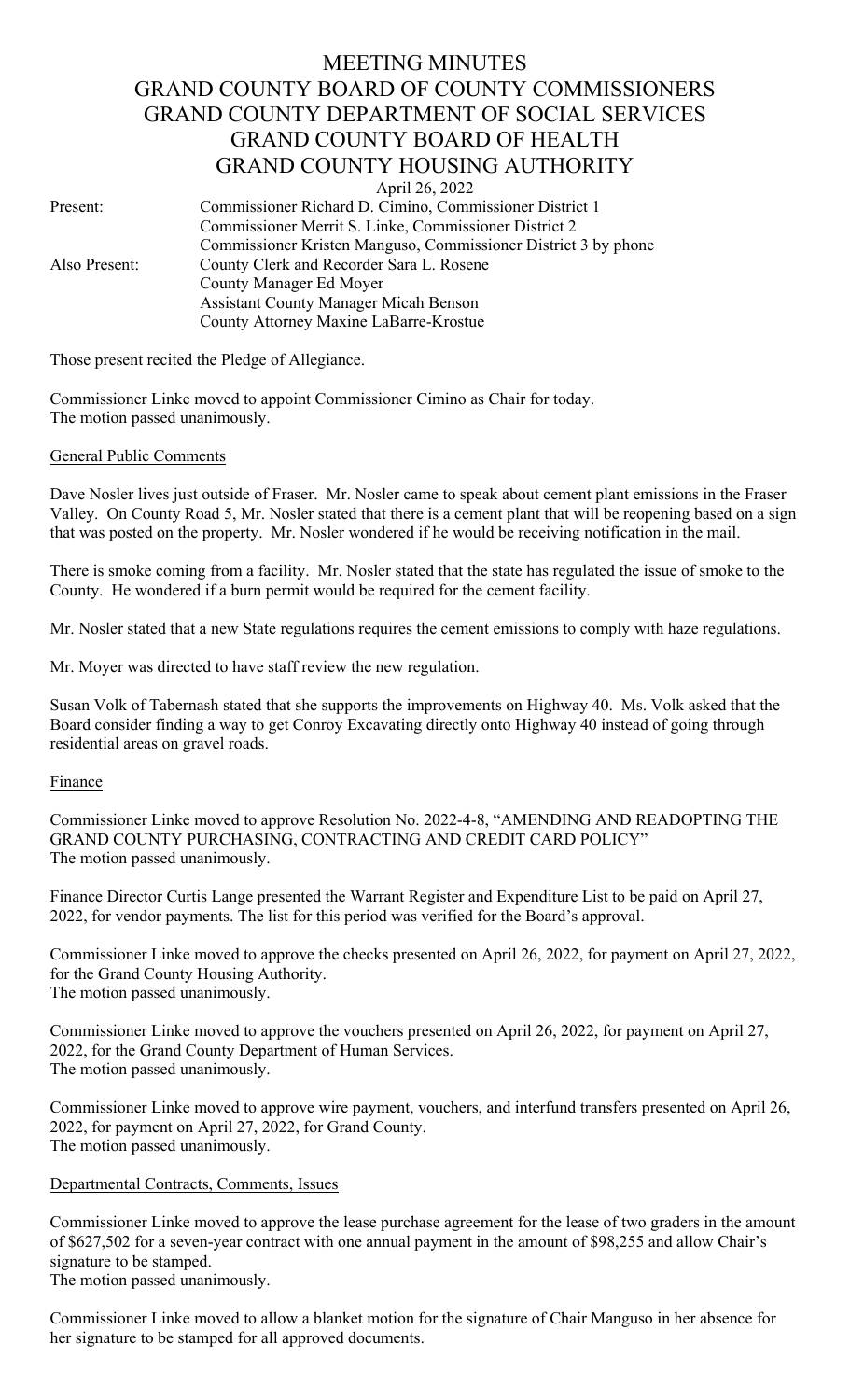Meeting Minutes April 26, 2022 County Board of Commissioners Page 2 of 7 Grand County Board of Social Services Grand County Board of Health Grand County Housing Authority The motion passed unanimously.

Commissioner Linke moved approve the Ground Lease transfer for Hangar No. 10 from Ryan Fosha to James L Peyton II as presented. The motion passed unanimously.

Commissioner Linke moved approve the new Airport Hangar Ground Lease at the Kremmling Airport McElroy Airfield for a T-Hangar for units 19 through 26 as presented. The motion passed unanimously.

Commissioner Linke moved to approve the Intergovernmental Agreement Security / Surveillance and Law Enforcement for Northern Water and Reclamation Facilities throughout Grand County, Colorado in the amount of \$60,000 to Grand County.

The motion passed unanimously.

Commissioner Linke moved to approve Resolution No. 2021-5-28, "A RESOLUTION APPROVING THE AMENDED FINAL PLAT OF TRACT 5A, GUDGEL SUBDIVISION, BEING A REPLAT OF TRACT 5 AND 6, GUDGEL SUBDIVISION, LOCATED IN E 125 FT OF TRACT 5 & n 50FT OF THE E 125FT OF TRACT 6., COUNTY OF GRAND, STATE OF COLORADO" and authorize the Chair to sign all applicable documents.

The motion passed unanimously

Commissioner Linke moved to approve the grant request from the Colorado Department of Public Health and Environment for the emergency EMS grant to pay for 50 percent of the budget repairs subject to review and approval by the County Attorney and the Finance Director and authorize the Chair to sign outside the meeting. The motion passed unanimously.

# Manager and Attorney Items

Commissioner Linke moved to approve the OLRT grants that are applied for by HTA. The motion passed unanimously.

Commissioner Linke moved to approve the OLRT grant in the amount of \$3,030 for the Continental Restoration Project the Continental Divide Trail Coalition. The motion passed unanimously.

Commissioner Linke moved to approve the Services Contract between Grand County and David Kilty Inc. dba Kilty and Company for appraisal service for lands associated with the proposed County Road 522 project and authorize the Contract to be signed outside the meeting. The motion passed unanimously.

County Manager Moyer stated that the Community Funding Partnership Contract between Windy Gap Water Activity Enterprise and Grand County Funds for the Colorado River Connectivity Channel is in the dropbox.

Mr. Moyer stated that the Board approved a Community Funding Partnership Contract with the River District. That was for their \$1,025,000 that will be going to the connectivity channel. The Board of Commissioners approve \$1 million of the OLRT that is for the connectivity channel.

The agreement with Northern Water spells out how the funds will be distributed to the project and how the Windy Gap Enterprise will be sending the County invoices.

Mr. Moyer will bring the finalized agreement back in a week.

Mr. Moyer stated that the Windy Gap Watershed Plan Agreement is between Trout Unlimited, Municipal Subdistrict of Northern Water, Grand County, and United States Department of Agriculture NRCS. The Windy Gap project was funded \$5.6 million from NRCS and there is an additional ask for a substantial amount of additional funding for the project that would not necessarily come through RCPP but another NRCS funding category.

The purpose of the Watershed Agreement is: 1) Construction of the project in accordance with the Watershed Plan EA, 2) The operation and maintenance of the project, and 3) Cost share of the Agreement. Commissioner Linke moved to approve the Windy Gap Watershed Plan Agreement between the Trout Unlimited, Municipal Subdistrict Northern Colorado Water Conservancy District, United States Department of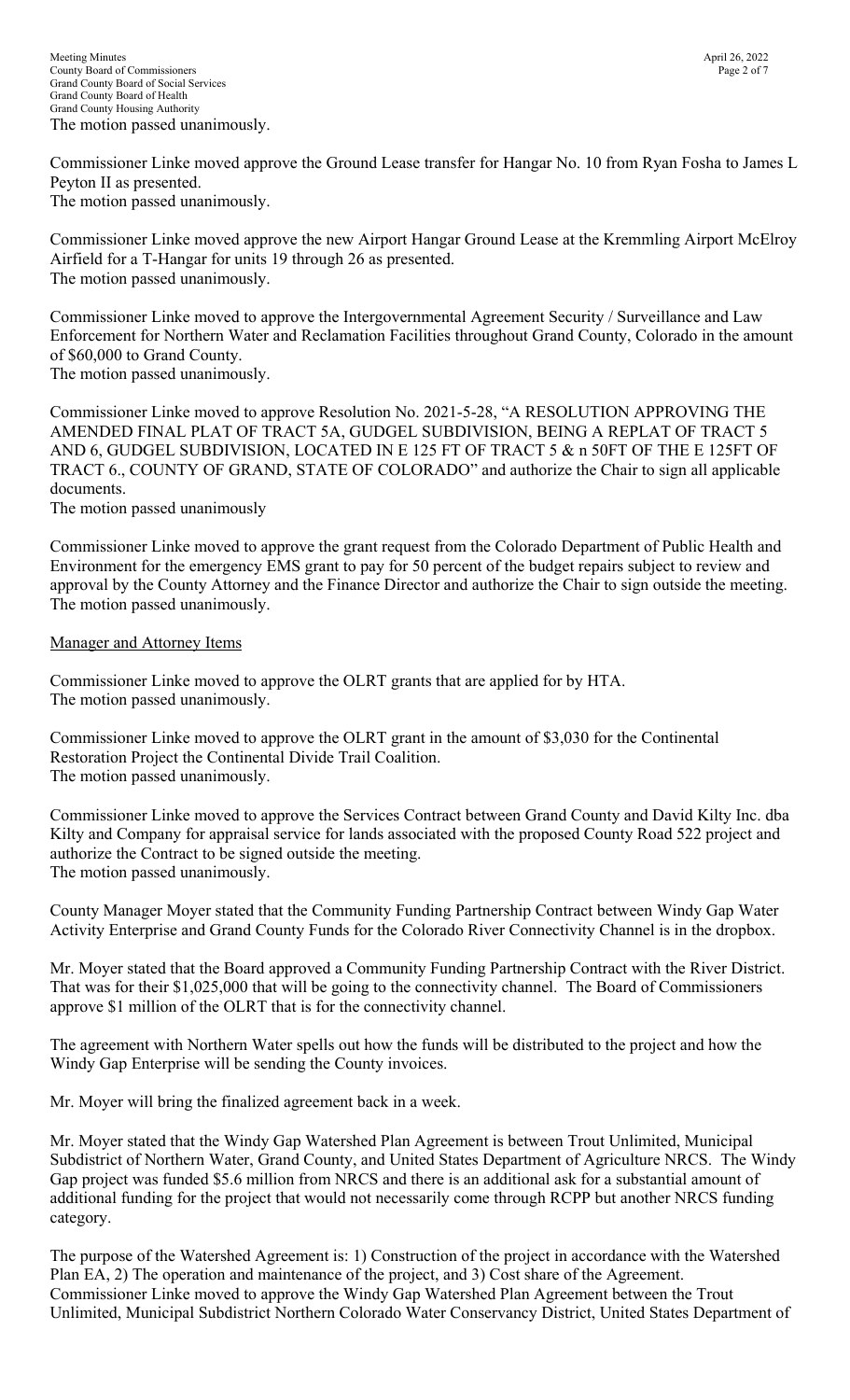Meeting Minutes April 26, 2022 County Board of Commissioners Page 3 of 7 Grand County Board of Social Services Grand County Board of Health Grand County Housing Authority Agriculture Natural Resources Conservation Service and Grand County Board of Commissioners to be executed outside the meeting following County Attorney final review and approval. The motion passed unanimously.

### Consent Agenda

Resolution No. 2022-4-5, "APPROVING ROTARY CLUB OF GRANBY'S USE OF THE FLYING HEELS RODEO ARENA GROUNDS AND FACILITIES FOR LIQUOR AND CONCESSION SALES DURING CERTAIN EVENTS, SUBJECT TO ISSUANCE OF A SPECIAL EVENT LIQUOR PERMIT AND THE CONDITIONS THEREOF"

Resolution No. 2022-4-6, "APPROVING THE APPOINTMENT OF JANET ENGEL AS A MEMBER OF THE MIDDLE PARK FAIR & RODEO BOARD OF DIRECTORS"

Resolution No. 2022-4-7, "APPROVING SPRING 2022 GRANT AWARDS OF OPEN LANDS, RIVERS AND TRAILS FUNDS"

Commissioner Linke moved to approve the Consent Agenda. The motion passed unanimously.

Commissioner Linke moved to approve the request for \$50,000 to replace the bucking chutes at the Flying Heels Arena. The Flying Heels Arena Association is donating \$60,000 toward new bucking chutes. The disbursement from the Conservation Trust Funds will be as follows:

District 1 \$10,000 District 2 \$25,000 District 3 \$15,000 The motion passed unanimously.

Assistant County Manager Micah Benson stated that the Road and Bridge Department put out a bid for asphalt work. Two bids were received: United Companies in the amount of \$2,483,850 and Acord Paving in the amount of \$2,237,419.78. Ms. Benson asked for the Board to accept the low bid and allow Road and Bridge to move forward with the contract.

Commissioner Linke moved to accept the bid for asphalt paving from Acord Paving in the amount of \$2,237,419.78.

The motion passed unanimously.

Commissioner Linke moved to approve the welcome letter for the Middle Park Fair Book as presented. The motion passed unanimously.

Commissioner Linke moved to approve the letter Concurrence Letter Request for the Northern Colorado water Conservancy District – Perpetual Access Easement to CPW – 21-037 and authorize the Chair to sign outside the meeting.

The motion passed unanimously.

The Board gave direction for an updated scope of work from Mr. Waller for legislative services.

| Legislator Breakfast via Zoom, 8 to 10 am                                        |
|----------------------------------------------------------------------------------|
| Associated Governments of Northwest Colorado (AGNC) Legislative Call via Zoom,   |
| 8:30 to 9:30 am                                                                  |
| Counties & Commissioners Acting Together (CCAT) Committee (Hybrid) Meeting (As   |
| Needed), $3:30$ to 5 pm                                                          |
| Emergency Fire Fund at 1:00 pm                                                   |
| Colorado Counties, Inc. (CCI) Steering Committee Meetings (Hybrid), 9 am to 3 pm |
| CSU Executive Advisory meeting at 11 am                                          |
| CCAT Governing Board (Hybrid) Meeting, 11:30 am to 1 pm                          |
| Winter Park Transit Advisory Committee meeting                                   |
| Avian Influenza Town Hall With Colorado State Veterinarian via Zoom, 6 to 7 pm   |
| AGNC Legislative Call via Zoom, 8:30 to 9:30 am                                  |
| CCAT Committee Meeting (Hybrid, As Needed), starting at 3:30 pm                  |
| Mayor / Manager / Commissioner Meeting with Town of Hot Sulphur Springs as Host, |
| 10 am to noon                                                                    |
| State of the River meeting at River Run                                          |
|                                                                                  |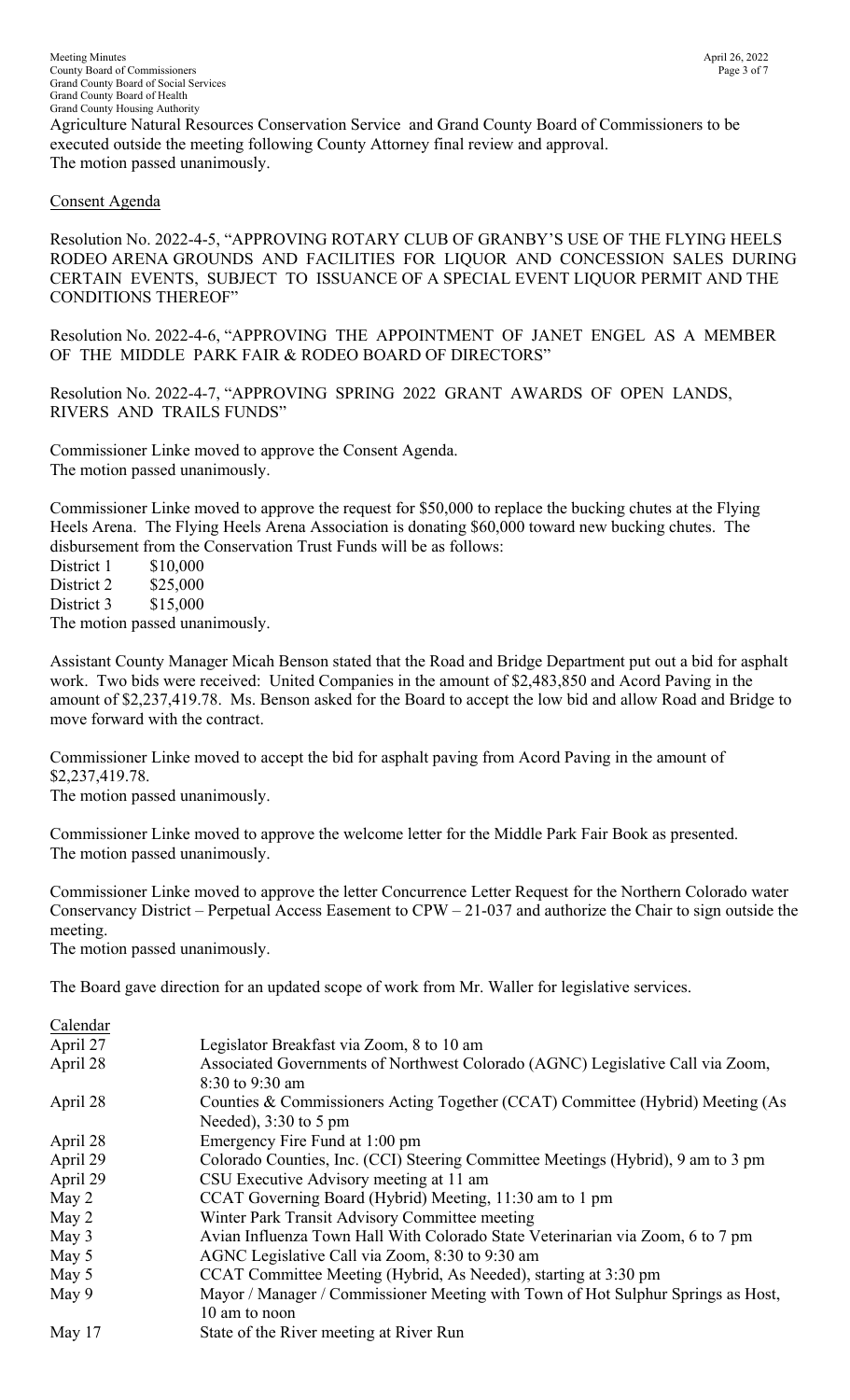The public hearing scheduled to begin at 10:15 am was called to order at 10:15 am by Acting Chair Cimino. Clerk and Recorder Sara Rosene set the public record as follows:

| <b>Exhibit A</b>  | Cover Letter                                                                                                                               |
|-------------------|--------------------------------------------------------------------------------------------------------------------------------------------|
| <b>Exhibit B</b>  | Copy of State Application                                                                                                                  |
| <b>Exhibit C</b>  | Trade Name Registration                                                                                                                    |
| <b>Exhibit D</b>  | Certificate of Good Standing from the Colorado Secretary of State                                                                          |
| <b>Exhibit E</b>  | <b>Entity Documents</b>                                                                                                                    |
| <b>Exhibit F</b>  | Documents Demonstrating Legal Possession of Property                                                                                       |
| <b>Exhibit G</b>  | Diagram of Premise                                                                                                                         |
| <b>Exhibit H</b>  | <b>Financial Documents</b>                                                                                                                 |
| <b>Exhibit I</b>  | Copy of any Inspections, Violations                                                                                                        |
| <b>Exhibit J</b>  | Current Colorado State Tax License                                                                                                         |
| <b>Exhibit K</b>  | Security Plan                                                                                                                              |
| <b>Exhibit L</b>  | Copy of Application Fees Submitted to the State                                                                                            |
| <b>Exhibit M</b>  | Copy of Application and License Fees Submitted to the County                                                                               |
| <b>Exhibit N</b>  | Grand County Marijuana Business License Application                                                                                        |
| <b>Exhibit O</b>  | N/A - info from community development                                                                                                      |
| <b>Exhibit P</b>  | Letter from Applicant Detailing Previous / Current Marijuana Licenses Held                                                                 |
| <b>Exhibit Q</b>  | Copy of Supplemental information provided to the State                                                                                     |
| <b>Exhibit R</b>  | State of Colorado Conditional Marijuana License                                                                                            |
| <b>Exhibit S</b>  | Map of 1000 buffer around the proposed premise                                                                                             |
| <b>Exhibit T</b>  | Map of the 2 mile radius                                                                                                                   |
| Exhibit U         | Grand County Assessor's Property Record and Schedule Number                                                                                |
| <b>Exhibit V</b>  | Proof of Property Taxes Paid                                                                                                               |
| <b>Exhibit W</b>  | Applicants Marijuana Management Plan                                                                                                       |
| <b>Exhibit X</b>  | Marijuana License Applications and Badges for Current Employees                                                                            |
| <b>Exhibit Y</b>  | Proof of Publication in the Middle Park Times dated March 24, 2022                                                                         |
| <b>Exhibit Z</b>  | Proof of Posting at location                                                                                                               |
| <b>Exhibit AA</b> | AA-1 Email dated April 19 2022 from Aaron Anderson in favor of the facility<br>AA-02Email in dated April 25, 2022 from Tyler Dodd in favor |
| <b>Exhibit BB</b> | Petition signatures in favor of the facility. 121 signatures. Of those, there are 30 that appear to be in the 3 mile<br>radius             |

Commissioner Linke moved to set the neighborhood at a two-mile radius. The motion passed unanimously.

| To:            | <b>Grand County Board of County Commissioners</b>                                                     |
|----------------|-------------------------------------------------------------------------------------------------------|
| From:          | Sara L. Rosene, Grand County Clerk and Recorder                                                       |
| Date:          | April 5, 2022                                                                                         |
| Re:            | Retail Marijuana Store (the term "retail marijuana" is commonly known as "recreational<br>marijuana") |
| Applicant:     | lgadl, Ltd., David G. Salturelli, Manager                                                             |
| Location:      | 843 W. Agate, Unit A, Granby, CO                                                                      |
| Zone District: | Tourist                                                                                               |
| Applicable     |                                                                                                       |
| Regulations:   | Ordinance #18                                                                                         |
| Request:       | The Applicant is requesting a County Retail Marijuana Store License.                                  |

### **Discussion:**

Grand County Board of County Commissioners passed Resolution No. 2014-1-26 and Ordinance #14 and then updated the ordinance in Ordinance #18 to exercise the authority of the County of Grand to allow state licensed marijuana establishments to exist in unincorporated Grand County in accordance with applicable state laws and regulations as well as the additional local licensing requirements and other restrictions. This regulation and ordinances were adopted pursuant to constitutional and statutory authority as well as the county's authority under its police power in order to preserve the public health, safety, and general welfare.

The applicant for this Retail Marijuana Store lgadl, Ltd. David G. Salturelli is the Manager of lgadl, Ltd. The location is 843 W. Agate Avenue, Unit A, Granby, CO 80446. The building is owned by Northwest Land Co and is leased James Jason McSwane that expires April 30, 2024. The applicant provided a sublease from James Jason McSwane to lgadl, Ltd that expires April 30, 2024. On February 15, 2022, the applicant provide a Consent to Assignment, Assumption, and Amendment of Lease Agreement and Termination of Commercial Sublease. lgadl has possession of the property under the terms of the Consent to Assignment.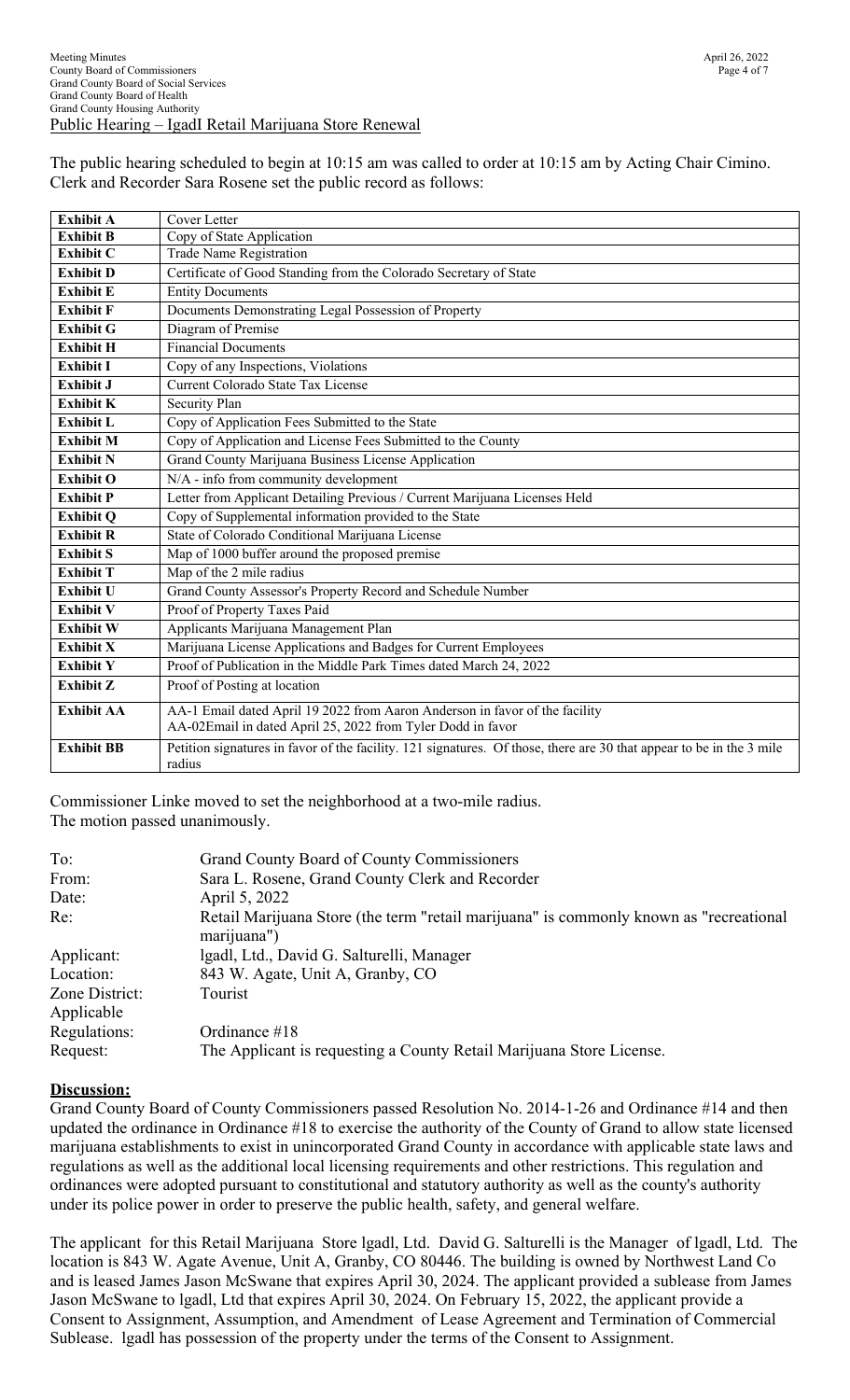The license for lgadl was approved by the Board of County Commissioners on August 25, 2020. The applicant provided a renewal application in August of 2020. The facility has not been open to the public. The lease agreement between the owner of the property, the lessee, and the sub-lessee has been in question and no hearing was scheduled until now.

# **Ordinance #18** - **Classes of licensing**

**For the purpose of regulating the cultivation, manufacture, testing, distribution, offering for sale, and sale of retail and/or medical marijuana, the Board of County Commissioners, in the Board's sole discretion, upon application in the prescribed form made to the Clerk and Recorder, may issue and grant to the applicant a local license from any of the following classes, and Grand County hereby authorizes issuance of the licenses of the following classes by the state licensing authority in locations in unincorporated Grand County, subject to the provisions and restrictions set forth in this regulation and ordinance:** 

**(1) Retail marijuana store. Retail marijuana stores may operate only in areas zoned as Business District or as Tourist District.** 

Section 7 - Ordinance #18 - Set Neighborhood, Schedule Hearing and Notice

- (1) Upon receipt of a complete application for a marijuana establishment and payment of fees and costs, the Clerk and Recorder shall designate the neighborhood to be considered during the public hearing. The neighborhood designated shall be either the presumptive neighborhood consisting of the area within a two mile radius of the main entrance to the premises, or a different neighborhood established by considering the geographical area around the premises subject of the application, the persons potentially to be served by the license, community of the area, where inhabitants obtain services and products, distances between municipalities and communities, and such other factors as the Clerk and Recorder may determine demonstrate a "neighborhood." A neighborhood may include areas within municipal boundaries without including the entire municipality. No designation of neighborhood shall include the entire county or a majority of the land acreage of the County. Notice of the neighborhood designated shall be provided to the applicant and made public within five business days following receipt of a complete application.
- (2) Upon receipt of a complete application, the Clerk and Recorder shall schedule a public hearing upon the application before the Board of County Commissioners not less than thirty days from the date the application is complete. Public notice of the application and public hearing shall be given not less than ten days prior to such hearing. Public notice shall be given by the posting of a sign in a conspicuous place on the premises for which application has been made, and by legal publication in a newspaper of general circulation in the area of the licensed premises. Published notice shall contain the same information as that required for posted notice.
- (3) Posted notice shall be by posting a sign of suitable material, not less than twenty-two inches wide and twenty-six inches high, composed of letters not less than one inch in height and stating the type of license applied for, the date of the application, the date of the public hearing, and the name and address of the applicant, and such other information as may be required to fully apprise the public of the nature of the application. If the applicant is a partnership, the posted notice shall contain the names and addresses of all partners, and if the applicant is a corporation, association, or other organization, the posted notice shall contain the names and addresses of the president, vice-president, secretary, and manager or other managing officers.
- (4) The applicant shall also cause publication of a display advertisement of not less than a one-quarter page of the newspaper containing the same information as that required for posted notice.
- (5) If the building in which retail or medical marijuana is to be sold is in existence at the time of the application, any sign posted as required in subsections (2) and (3) of this section shall be placed so as to be conspicuous and plainly visible to the general public. If the building is not constructed at the time of the application, the applicant shall post the premises upon which the building is to be constructed in such a manner that the notice shall be conspicuous and plainly visible to the general public.

### Section 8 - Ordinance #18 - Public Hearing

- *(1) The public hearing shall consider the neighborhood established pursuant to Section 7(1).*
- *(2) At any public hearing held pursuant to this regulation and ordinance, a Party in Interest shall be allowed to present evidence and to cross-examine witnesses.*
- *(a) The following shall have automatic Party in Interest status for all proceedings:*

### *{I) The applicant; and*

*{II) A person residing, holding, or owning any property interest in the neighborhood may file with the Clerk and Recorder written objections to* or *support for an application, and/or may appear in person at such public hearing to submit such objection or support.*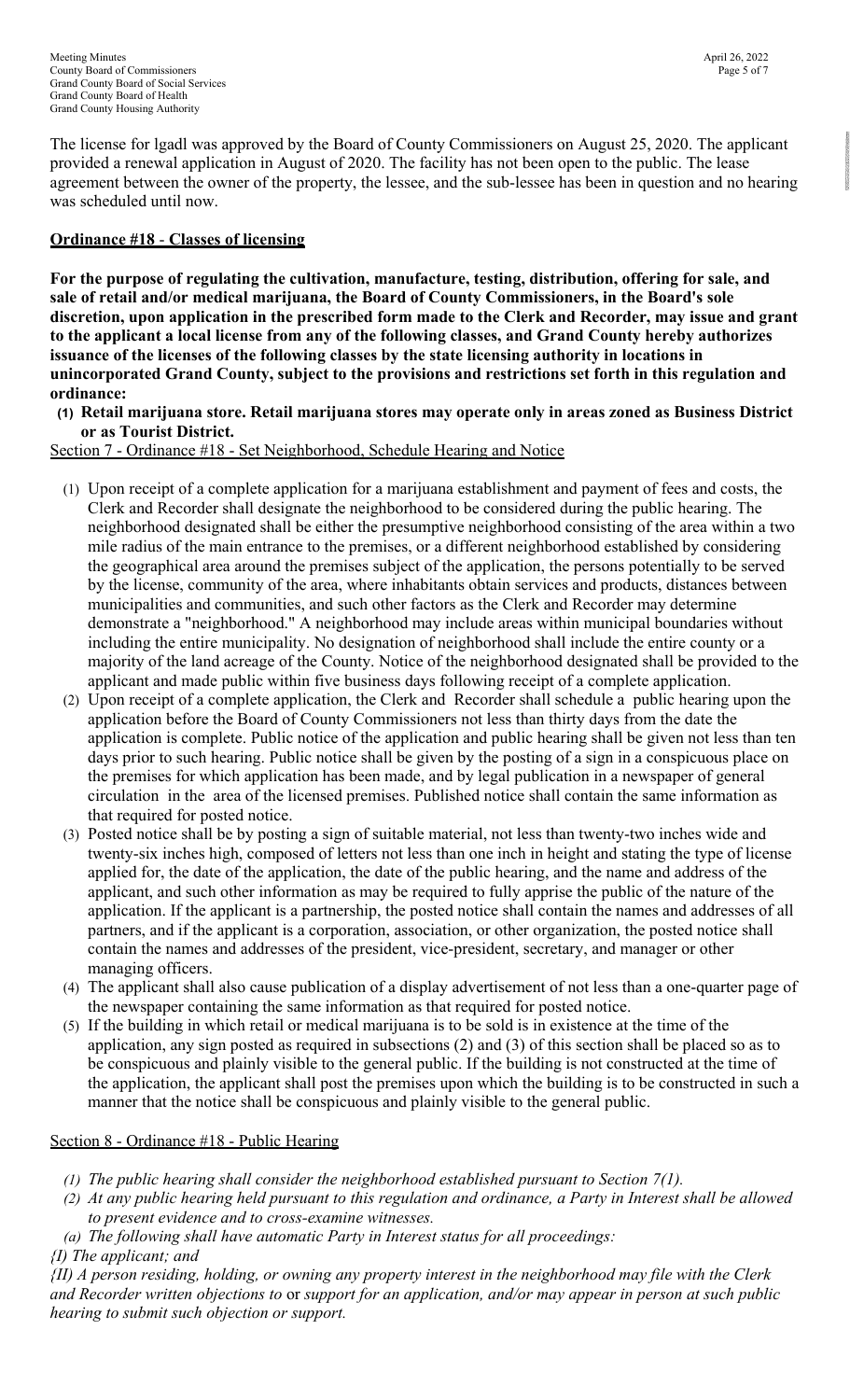Meeting Minutes April 26, 2022 County Board of Commissioners Page 6 of 7 Grand County Board of Social Services Grand County Board of Health Grand County Housing Authority

*(b) A person who is not an automatic Party in Interest under Section 8{2)(a) but who is affected* or *aggrieved by the action of the Board of County Commissioners may be granted Party in Interest status, but only after the person files with the Board of County Commissioners a written request to be added as a Party in Interest. The request* 

*must set forth a brief and plain statement of the facts which entitle the requester to be admitted and the matters which the requestor claims should be decided. Such written request shall be filed at least 5 days prior to the scheduled public hearing. The Board of County Commissioners shall determine requested Party in Interest status on the day of the public hearing. Nothing shall prevent the Board of County Commissioners from admitting any person or agency as a Party in Interest to a public hearing for a limited purpose. The Board of County Commissioners shall have the authority to decide Party in Interest status and may grant Party in Interest status to those not conforming to these requirements upon a showing of good cause or excusable neglect.* 

- *(3) The Board of County Commissioners has the discretion to accept or reject comments, statements, and/or documents from any person, whether or not the person qualifies as a Party in Interest.*
- *(4) The Board of County Commissioners shall give all evidence the weight it deems appropriate.*
- *(5) The Board of County Commissioners has authority to refuse to issue any marijuana establishment license for good cause. For purposes of this subsection (5), the term "good cause" means:*
- *(a) The applicant has violated, does not meet, or has failed to comply with any of the terms, conditions, or provisions of the Colorado Retail Marijuana Code, the Colorado Medical Marijuana Code, this regulation and ordinance, or any rule or regulation promulgated pursuant thereto; and/or*

*{b) With respect to a second or additional retail or medical marijuana establishment license applied for by the same applicant, the Board of County Commissioners shall consider the effect on competition of the granting or disapproving of additional licenses to such licensee, and no application for a second or additional license that would have the effect of restraining competition shall be approved; and/or* 

*(c) Evidence that the issuance of the license and subsequent operation of the business will adversely impact the health, welfare or public safety of the neighborhood in which the marijuana establishment is proposed to be located.* 

- *(6) Before entering any decision, approving or denying the application, the Board of County Commissioners shall consider, except where this regulation and ordinance specifically provides otherwise, the facts and evidence adduced as a result of public hearing required by this section, and any other pertinent matters affecting the qualifications of the applicant for the conduct of business as a marijuana establishment.*
- *(7) The Board of County Commissioners shall also consider:*
- *(a) The reasonable requirements of the neighborhood and the desires of the adult inhabitants as evidenced by petitions, remonstrance, or otherwise; and*
- *(b) The number and availability of other marijuana establishments in or near the neighborhood under consideration.*
- *(8) The local licensing authority shall have the authority to impose such reasonable terms and conditions on a license as may be necessary to protect the public health, safety and welfare, and to obtain compliance with the requirements of this regulation and ordinance and applicable law.*

# **Comments**

The Grand County Clerk and Recorder has received all documentation required by Grand County Ordinance #18. The fees required by law and statute have been remitted.

The type of license being requested allows the applicant to purchase marijuana from marijuana cultivation facilities and marijuana and marijuana products from marijuana product manufacturing facilities and to sell marijuana and marijuana products to consumers.

# **Recommendation**

If, after taking testimony at the public hearing, the Board of Commissioners approves the license, the Clerk and Recorder recommends that a license be renewed.

- 1. Current list of employees provided to the County Clerk on a quarterly basis.
- 2. Certificate of Occupancy from Community Development to allow use of the building.

David Michel, Attorney for IgadI, stated that this location is now open and operating. Mr. Michel added that IgadI has over 170 employees statewide.

Mariette McGrath asked about the tax revenue from IgadI and how the taxes are distributed. Ms. McGrath asked if the schools are getting money.

Commissioner Cimino stated that the statewide taxes were to go to education. The law did not state the level of education. As far as an individual business is concerned, it is a privacy matter. The County cannot release